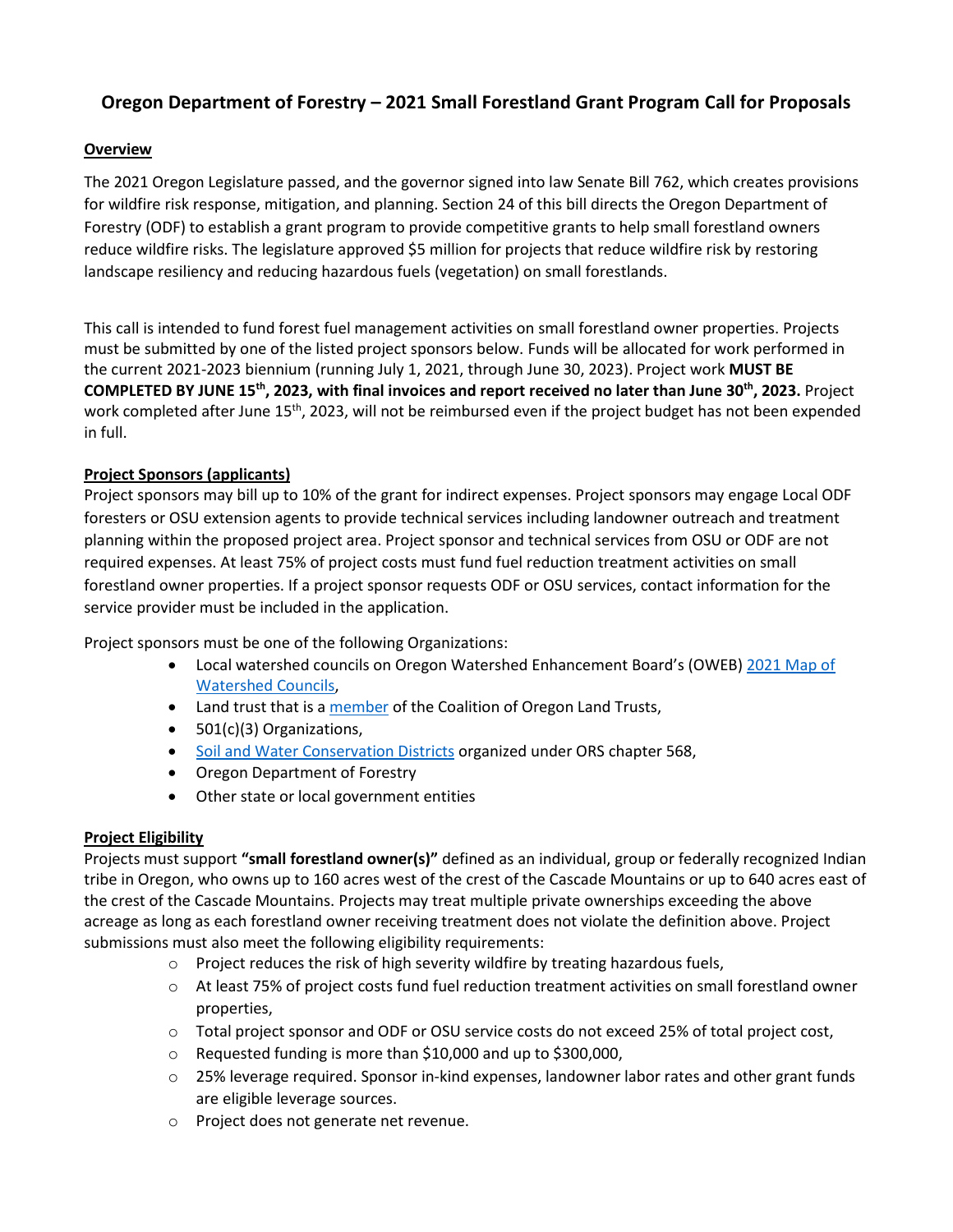### **Funding Priorities**

1. All projects must reduce the risk of high severity wildfire.

Additionally, projects that achieve one or more of the following priorities will score higher than those that do not.

- 2. Protects infrastructure, creates shaded fuel breaks along roadways, or is in a Watershed (HUC-6) wildfire risk class of high or extreme as displayed in the Overall Wildfire Risk watershed summary on Oregon Explorer found [here.](https://tools.oregonexplorer.info/OE_HtmlViewer/index.html?viewer=wildfireplanning)
- 3. Project treats or protects multiple properties,
- 4. Treatments address additional resource concerns including one or more of the following: insects and diseases, drought mortality, invasive species, storm damage, or enhances wildlife habitat,
- 5. Clearly demonstrates collaborative approach including treatment proximity (<1/2 mile) to previous or planned fuel treatments,
- 6. Project protects or serves lands that house vulnerable populations. Vulnerable populations include individuals that are elderly, individuals with chronic health conditions, individuals that are economically disadvantaged, or properties outside of structural fire protection districts or ODF protected lands.
- 7. Lands with a forest management plan in place or located in one of the following planning areas:
	- i. Oregon Conservation Strategy's [Conservation Opportunity Areas](https://www.oregonconservationstrategy.org/conservation-opportunity-areas/)
	- ii. Natural Resource Conservation Service's Conservation [Implementation Strategy areas](https://www.nrcs.usda.gov/wps/portal/nrcs/detail/or/programs/?cid=nrcseprd1322717)
	- iii. Oregon Watershed Enhancement Board's [Focused Investment Partnerships](https://www.oregon.gov/oweb/grants/Pages/fips.aspx) (Oak Woodland and Dry Type Forest Habitats)
	- iv. Priority treatment or focus areas listed in a [Community Wildfire Protection Plan](https://www.oregon.gov/odf/fire/Pages/CWPP.aspx) or County Hazard Mitigation Plan
	- v. [Oregon Forest Management Plan](https://www.co.benton.or.us/sites/default/files/fileattachments/building/page/1916/forest_management_plan_guidlines_-_2013_current.pdf) Uniform Plan
	- vi. Properties with a [Stewardship Agreement](https://www.oregon.gov/odf/AboutODF/Pages/GrantsIncentives.aspx) or enrolled in the Healthy Forest Reserve Program
	- vii. Member of [Oregon's Tree Farm System](https://www.otfs.org/)
	- viii. American Family Forestland's Carbon [Program](https://www.forestfoundation.org/what-we-do/increase-carbon-storage/family-forest-carbon-program/) o[r My Land Plan](https://mylandplan.org/about-aff)
	- ix. Oregon Fish and Wildlife's [Wildlife Habitat Conservation and Management Plan](https://www.dfw.state.or.us/lands/whcmp/)
- 8. Project utilizes non-traditional forest products (biochar, biomass, small diameter wood or firewood for example).

# **Fundable Activities**

Activities must include one or more practices that reduce the likelihood of future wildfire severity including but not limited to the following:

- o Direct costs associated with prescribed fire,
- o Thinning,
- o Mowing or mastication,
- o Pruning,
- o Slash treatments
- $\circ$  Chipping, hauling, pile and burn, biochar or other small diameter wood utilization,
- o Treatment of invasive species including juniper encroachment,
- $\circ$  Other hand or mechanical treatments of forest fuels to prepare for future prescribed fire,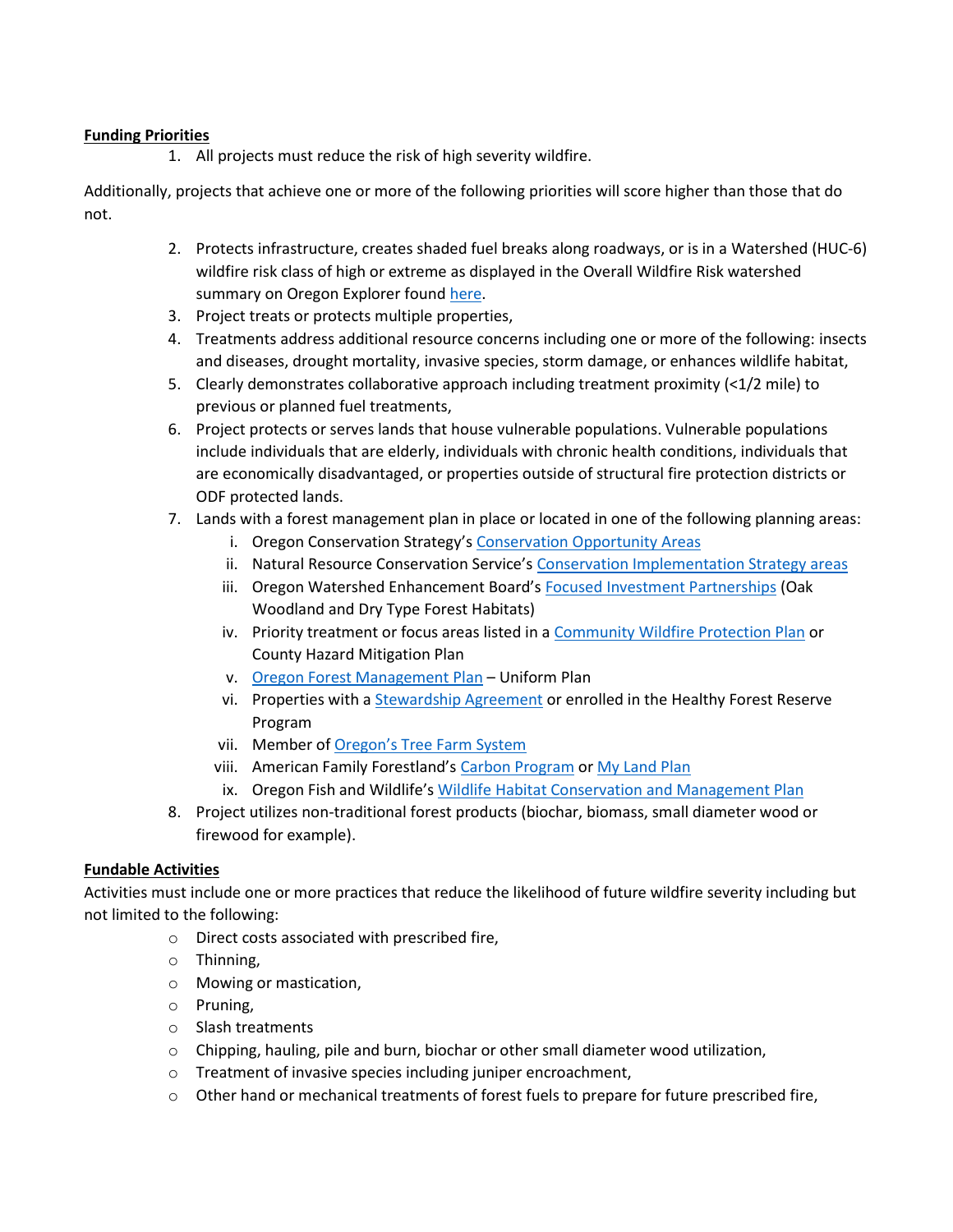- o Other forest management activities listed in owner's Forest Management Plan intended to reduce the risk of wildfires,
- $\circ$  Landowner outreach efforts aimed at improving treatment connectivity or engaging vulnerable populations within the proposed project area.

### **Ineligible Activities**

- $\circ$  Treatment on land where an individual or group owns more than 160 acres west of the Cascade Crest, or more than 640 acres east of the Cascade Crest.
- o Activities that are not in compliance with the Forest Practices Act (ORS 527.610 to 527.770, 527.990 (1) and 527.992).
- $\circ$  Work within riparian management areas or other zones with a protected or sensitive status (e.g., wetlands, protected bird sites) and known locations of species listed under the Federal or Oregon Endangered Species Act lists, unless accompanied by a written plan for alternate practice.
- $\circ$  Planning activities that are not landowner outreach activities tied to the treatment of or reporting on hazardous fuel treatments within the project area.
- o Reimbursement for previous forest or fuel management activities.
- $\circ$  Activities that cannot be accomplished before June 15<sup>th</sup>, 2023.

# **Project Selection & Criteria**

Projects will be scored out of 100 points using whole numbers. This is a competitive process to earn funding for strategic investments to reduce wildfire risk. Projects that meet multiple criteria will be more competitive. Projects will be reviewed and scored by a scoring group including at least one representative from ODF, OWEB and representatives from federal agencies. Projects will be evaluated using the criteria below.

| Priority       | <b>Proposal Scoring Rubric</b>                                                          | Total  |  |
|----------------|-----------------------------------------------------------------------------------------|--------|--|
|                |                                                                                         | Points |  |
|                |                                                                                         |        |  |
| 1              | Clearly describes treatment activities and how future condition reduces risk of high    | 20     |  |
|                | severity wildfire                                                                       |        |  |
| $\mathcal{P}$  | Project protects infrastructure, creates shaded fuel breaks along roadways, or is in a  | 15     |  |
|                | Wildfire Risk Class of High or Extreme (HUC 6 watershed)                                |        |  |
| 3              | Project treats or protects multiple properties                                          | 15     |  |
| 4              | Proposed treatment(s) address insects and disease, drought mortality, invasive species, |        |  |
|                | storm damage or enhances wildlife habitat                                               | 15     |  |
| 5              | Clearly demonstrates collaborative approach including treatment proximity to previous   | 10     |  |
|                | or planned hazardous fuel treatments                                                    |        |  |
| 6              | Proposed treatment(s) benefit vulnerable populations or under protected properties      | 10     |  |
| $\overline{7}$ | Treatment area references a forest management plan or is located within a priority      |        |  |
|                | planning area listed in Funding Priority 7                                              | 10     |  |
| 8              | Project utilizes non-traditional forest products                                        | 5      |  |
|                | <b>Maximum Score</b>                                                                    | 100    |  |

#### **Submission and Review Process**

We encourage applicants to work with local fire response agencies within their planning area when developing project proposals. **Proposal Submissions are due to the email listed below by 5 pm PST on January 21st, 2022**. Eligible projects will be scored and prioritized for funding based on the scoring rubric above. Partial funding of proposals may be considered.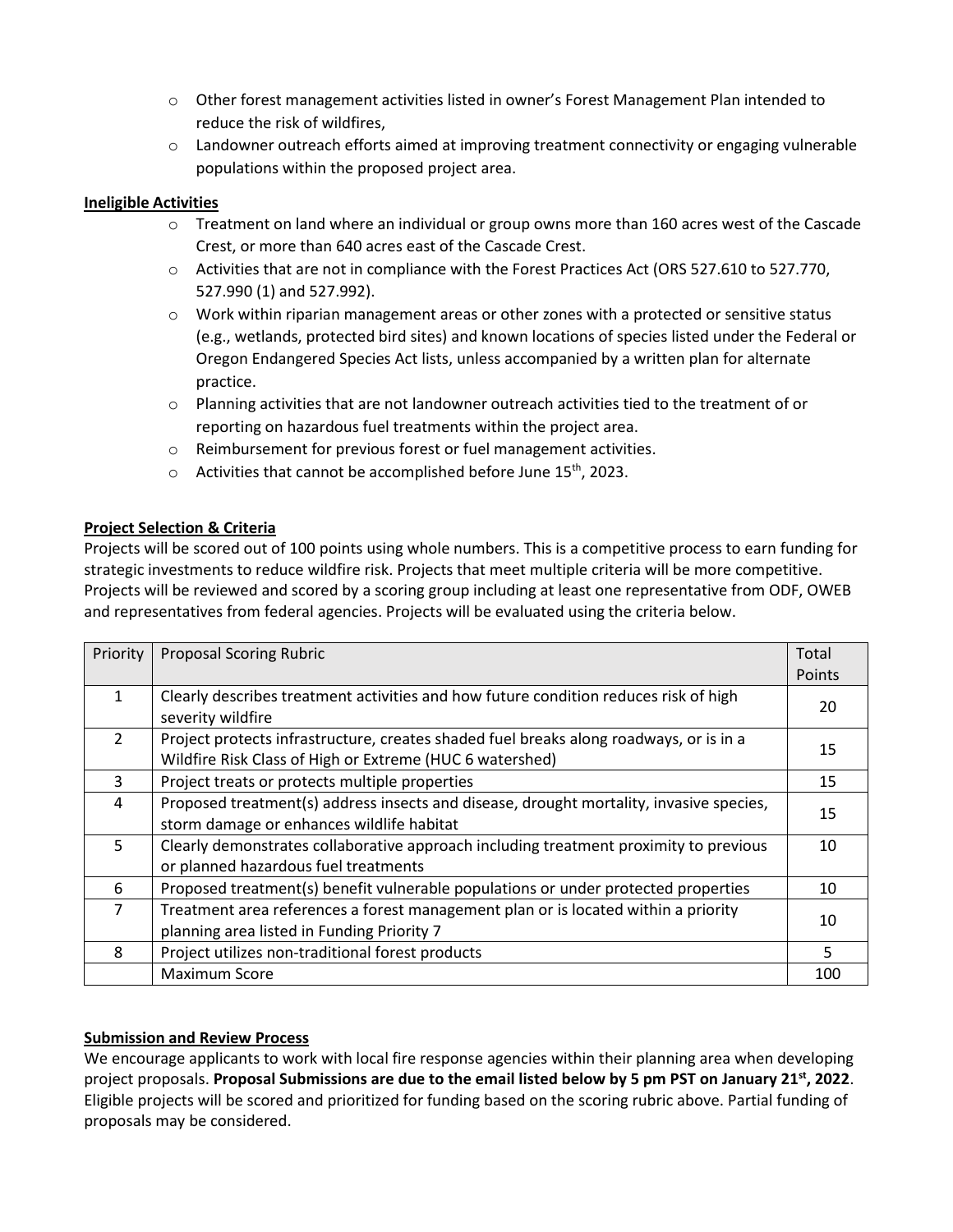Submit Project Proposals to: odf.sfgp@oregon.gov With the Subject Line "2021 SFG, name of project"

**Eligible Applications will submit (3) documents**, 1) project area map 2) budget worksheet and 3) a written proposal. Eligible written proposals will be sent as a PDF, be less than 2 pages long, and include bolded headings for the following:

- **Project Name**
- **Contact Information**
	- o Applicant sponsor
	- o ODF District representative, if applicable
- **Treatment location** (150-word limit)
	- $\circ$  Brief description of land ownership(s) and project location(s)
	- $\circ$  What HUC 6 Wildfire Risk Class the project falls within
	- o Attach a Plan Map including a GIS shapefile for work area perimeter(s)
- **Description of Treatment Activities** (350-word limit)
	- o Describe proposed treatment activities including who will be completing treatments (contractor, landowner, project sponsor or ODF). Quantify or explain how priorities 1, 2,3, and 4 are addressed.
- **Description of the anticipated benefit** (250-word limit)
	- o Quantify or explain how priorities 5, 6, 7, and 8 are addressed.
- **Timeline** for implementation (75-word limit, Bullets preferred)
- **Budget** (150-word limit) and complete the provided Budget Worksheet
	- o Briefly describe the fiscal structure of the project: grant amount requested, total project cost, percentages to sponsor (Sum of Cost Categories 1-5) and service provider assistance (ODF or OSU, 7). List Leverage sources and amounts. Complete the Budget Worksheet.

#### **Map Requirements**

PDF 8  $\frac{1}{2}$  x 11 (sent with application as a separate attachment)

- **Scale**
	- $\circ$  should be 1:24,000 or greater and show enough of surrounding area that the review team can get a sense of relationship of the project to the surrounding area
- **Map Title**
	- o Project Name, Sponsor Organization
- **Clearly show**
	- o Project Area
	- o Work area perimeter(s)
	- o Roadways
- **Legend**
	- o Features on the Map
	- o Directional Arrow
	- o Scale
	- o Coordinate System used
	- o Township and Range (label OK, map does not need to show)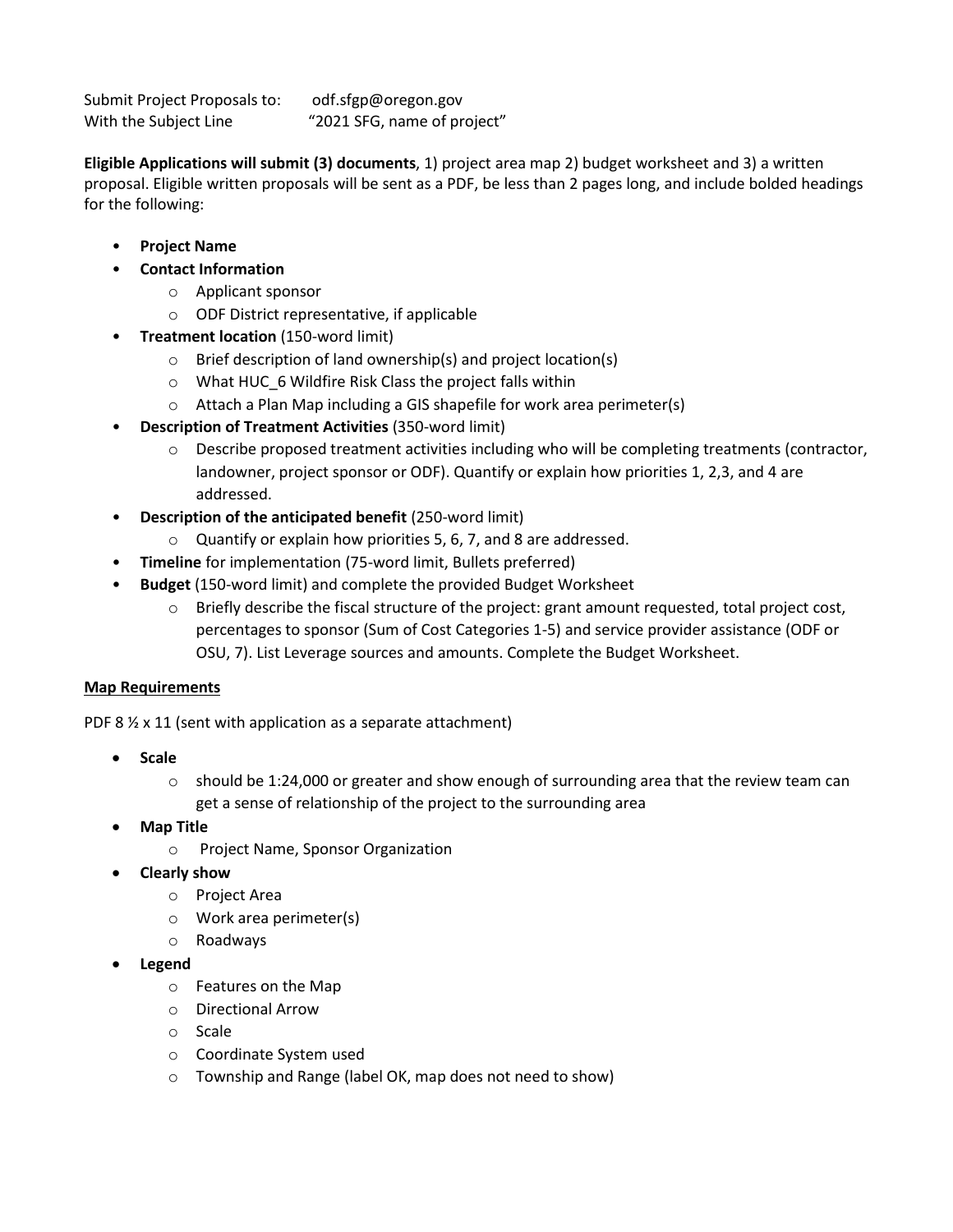### **Administrative Structure of Projects Involving Contracted Work**

Applicants should pay their contractors and submit a request for reimbursement to ODF directly.

#### **Project Reporting**

Awarded projects will be required to fully execute the grant agreement with terms that are acceptable to ODF. Sponsors will provide a project update with submitted invoices and a final report in 2023 prior to final invoices being processed.

- **Project Updates**
	- $\circ$  The "sample invoice" along with an email stating if the project is progressing as outline in the Grant Agreement Scope of Work. If modifications to the original agreement are anticipated, further communication with the program lead will be required.
- **Final Report**
	- o Treatment map including GIS shapefile (preferred) or GPS coordinates of treatment locations
	- o Maintenance Plan
		- List actions or maintenance plans as communicated to Landowner(s)
		- Provide before and after pictures
	- o Complete Invoice
		- See sample invoice
		- Itemized receipts (proof of payment) from contracted services
	- o Description of Accomplishments, Challenges
		- Including description of pre- and post-treatment site conditions relative to vegetative conditions
	- o List of and amounts for each organization receiving funding,

#### **Notice of Public Record**

All project submissions, funded project invoices, report content and GIS data are subject to public record requests and may be used in public reporting documents.

#### **Application Process and Timeline**

| November 2021                | CFP released                                             |
|------------------------------|----------------------------------------------------------|
| January 21, 2022             | First Round Project Proposals pulled and reviewed        |
| February 2, 2022             | Outreach to awarded projects                             |
| Summer, 2022                 | First invoice due and project update required (TBD)      |
| September, 2022              | Second round proposals ranked and awarded (if necessary) |
| June 15 <sup>th</sup> , 2023 | All treatment expenses incurred                          |
| June 30 <sup>th</sup> 2023   | Final Invoice and Project Report Due                     |
|                              |                                                          |

| <b>Small Forestland Grant Program Contacts</b> | E-mail                    |
|------------------------------------------------|---------------------------|
| Alex Rahmlow, Program Lead                     | alex.j.rahmlow@oregon.gov |